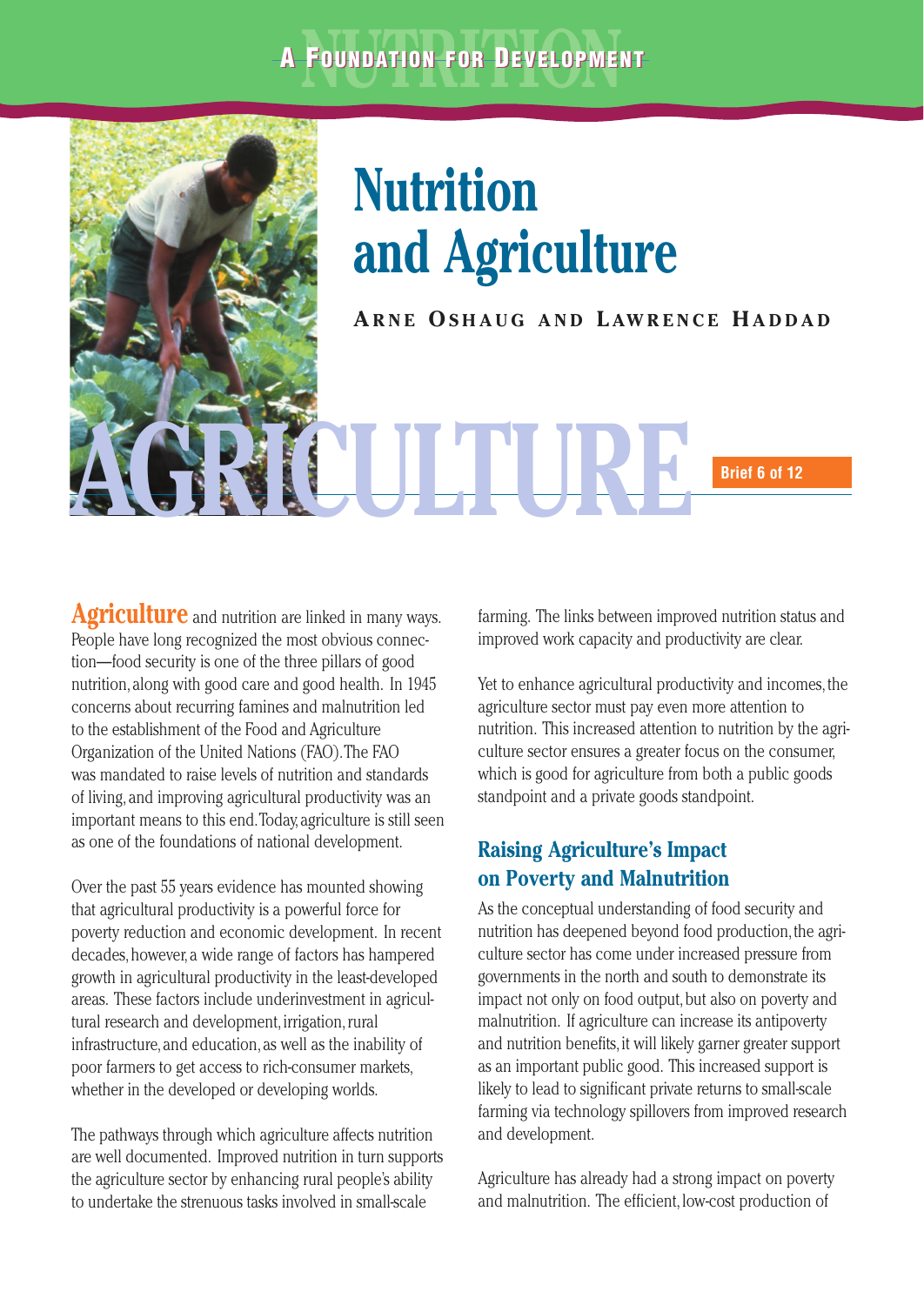#### **Brief 6 of 12**

**AGRICULTURE**

food staples such as cereals is obviously in the interest of the poor. Because food staples constitute such a large percentage of people's food purchases and overall expenditures, any reduction in their market price will result in increases in disposable income.The largest relative increases in income will accrue to those who spend the highest percentage of their income on food—typically the poorest who can use these increases to purchase a greater range of foods. In high-poverty areas, there will be a stronger demand for low-priced food staples from those households that are net food consumers. Some of the income generated by efficient staple crop farmers will be plowed back into the local nonfarm economy,which is of benefit to the wider community of consumers.

But is the nutrition impact of lower staple food prices overcome by higher prices for nonstaple foods? Some countries have seen rises in the real prices of vegetables, fruits,and animal products over the past 25 years. These foods are particularly rich in micronutrients and other substances that are crucial to good health and human development. Are these price increases the result of insufficient investment in agricultural research and development in these products? Or are they the result of some other supply side constraint? In the absence of a nutrition lens, these price trends might not be thought significant.In the presence of a nutrition lens,agricultural practices and policies can be examined to determine if agriculture can have a larger role in reducing micronutrient deficiencies and malnutrition.

Technological changes that enhance the nutritional content of food can also be of benefit to the poor. However, much will depend on whether improved foods retain other consumption traits (storage,

cooking, taste, etc) that are important to the poor, and whether they are more costly or not.

#### **Increasing Farmers' Ability to Meet Changing Consumer Demands**

By seeking closer collaboration with nutrition, agriculture can gain new insights into the needs of its primary customer, the consumer, whether poor or rich. This approach is, of course, consistent with the private returns that motivate farmers.The 1996 World Food Summit definition of food security creates the space for increased collaboration between agriculture and nutrition.The definition is:"Food security exists when all people,at all times, have physical and economic access to sufficient, safe and nutritious food to meet their dietary needs and food preferences for an active and healthy life."

The definition also strengthens the focus on the needs of consumers across different dimensions: cultural (preferences), health (nutritionally adequate diet and safe food), and sustainability. This demand-driven perspective can be visualized as shown in Figure 1.



#### **FIGURE 1 — FOOD SECURITY: A COMMON GOAL FOR AGRICULTURE AND NUTRITION**

**Source: Definition of food security as used by the Royal Norwegian Ministry of Agriculture, adapted from A. Oshaug, W. B. Eide, and A. Eide, Food, nutrition, and human rights, conference paper for World Health Organization/Food and Agriculture Organization of the United Nations (WHO/FAO) International Conference for Nutrition, Nordic School of Nutrition/Norwegian Institute of Human Rights, University of Oslo, 1992.**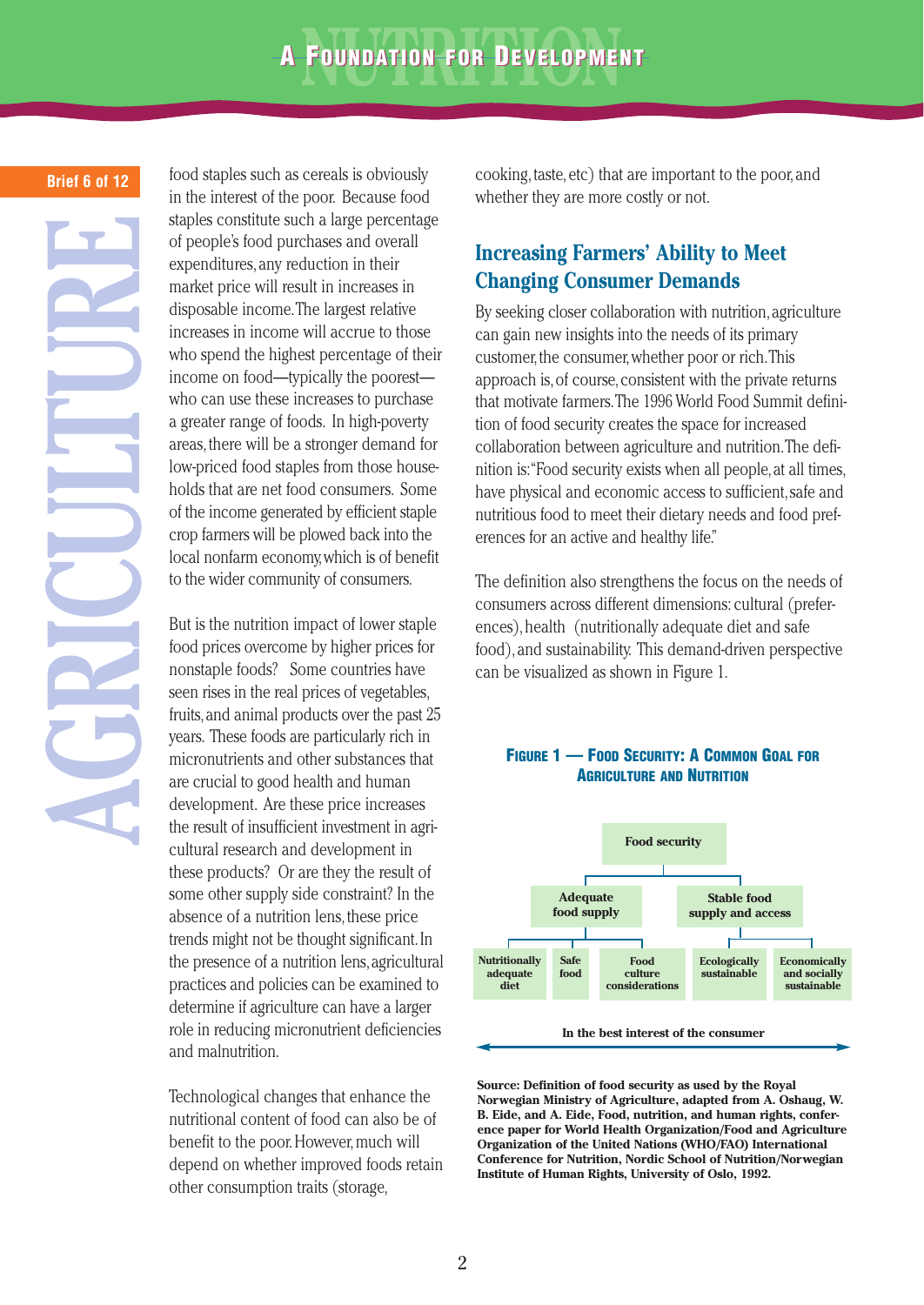## **A FOUNDATION FOR DEVELOPMENT**

But consumers also demand variety in their diets. Driven by various imperatives—taste, prestige, personal identity, nutrition, and safety—consumers want access to a wide range of foods. If farmers are to sustain their ability to generate income for themselves and to increase disposable income in the wider urban and rural economies, they will need to respond to these demands in a timely way. A nutrition focus will help them to do that.

As people's incomes go up, their demand for fruits, vegetables, and animal products increases dramatically. This rise in demand is due to a combination of income growth and shifts in taste preferences that accompany aging and increased urbanization. At low levels of consumption, increased intake of these products, which are rich in micronutrients, is consistent with improved nutrition status. Deficiencies in various minerals and vitamins, such as iron, iodine, folic acid, and vitamins A and D, are widespread in poor areas, and the consequences of these deficits are especially serious for infants, children, and women.The nutrition community should be seen as an ally of agriculture in indirectly stimulating demand for variety in the diet by directly stimulating the demand for micronutrient-rich foods.

As incomes increase, high consumption of fats, sugars, and salts becomes an important risk factor associated with noncommunicable diseases such as coronary heart disease,diabetes,hypertension,and some forms of cancer. The demand for dairy products low in fat, leaner meat cuts,fresher fruits and vegetables,and more unsaturated oils will increase. Again, the nutrition community should act as a leading-edge ally by forecasting trends in consumer preferences rather than as an enemy in the battle to meet changing consumer preferences.

Consumers at both low and high income levels demand food safety. Food safety standards have the potential to be an insurmountable barrier to connecting small farmers with wealthier consumers, whether in large domestic markets in the developing world or in the developed world. Developing and complying with food safety standards (including biosafety standards for genetically modified crops) requires resources and capacity. The agriculture community should tap the nutrition community's ability to develop food safety standards that



are sensible given the other dimensions of a country's food security needs.

Consumers also have preferences for some foods that are produced locally. This preference is often explained not by economics, but by culture. The agriculture community must be aware of these preferences if it is to maximize its connection to consumers and its profits.The nutrition community has longstanding expertise in mapping the diversity of available indigenous foods,and the agriculture community should develop partnerships to tap into that expertise.

The issue of the sustainability of a nutritionally adequate food supply often comes up in the context of indigenous systems, but it is applicable to all aspects of food security demanded by consumers. Consumers do not want to feel vulnerable to the loss of such a food supply,and small farmers do not want to be vulnerable to an exhaustion of the source of their livelihoods.Both groups have incentives to work together to improve the sustainability of food systems that meet food preferences.

## **Increasing Collaboration between Agriculture and Nutrition**

If the potential payoffs to collaboration are large—improved impact on nutrition and improved profits for farmers—why are there so few examples of effective collaboration? Part of the problem lies with the fact that although nutrition cuts across sectors, it is

## **Brief 6 of 12**